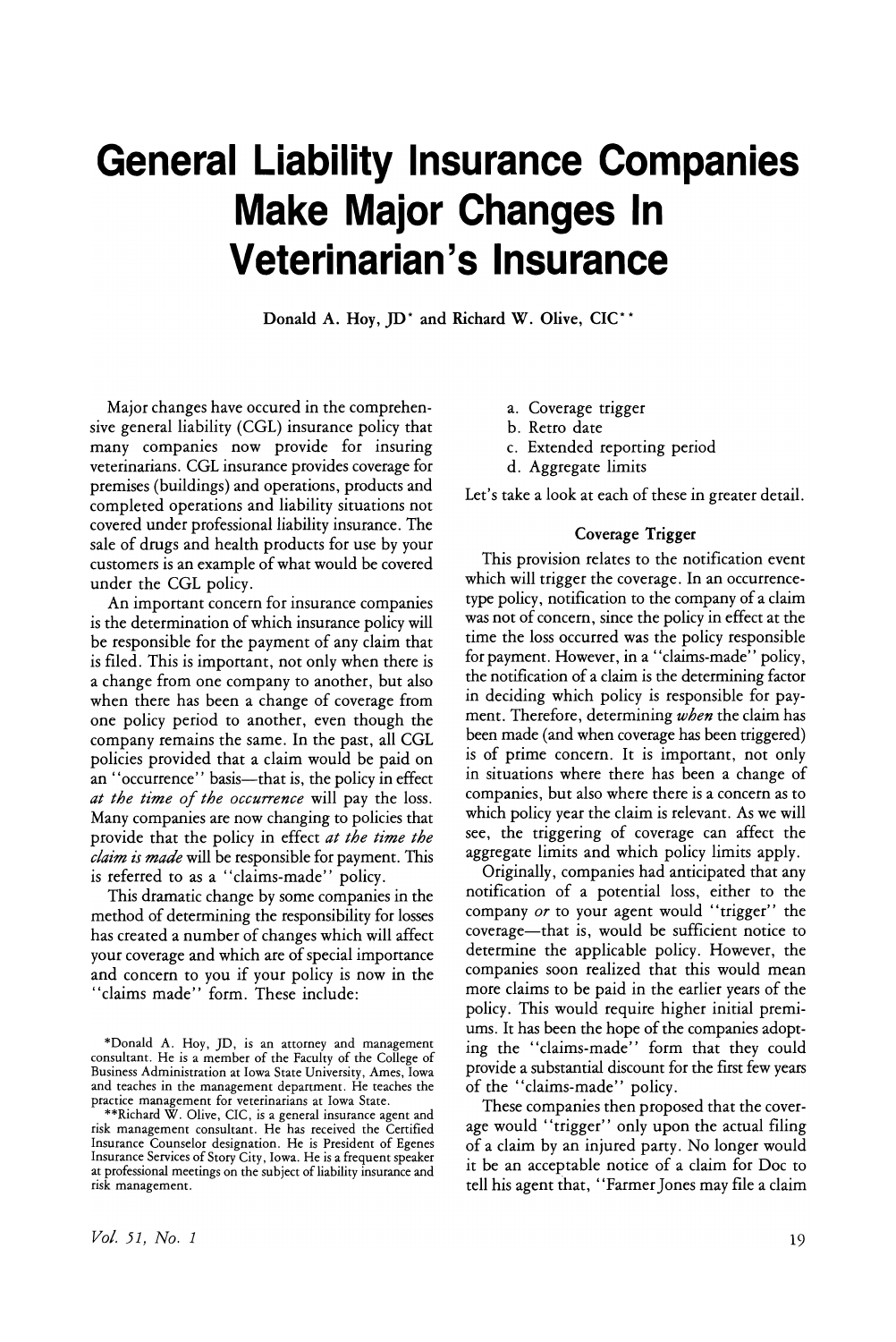against me because some serum didn't work". The practical effect of this would be to push the losses to later years. Companies soon realized, however, that this would also provide an opportunity for the insured (who thought he had a claim coming) to say to his agent, "I may have a loss coming, so I'd better get more coverage." Since that would NOT constitute notification of a claim to trigger coverage, he might be able to do that. So now, these companies are back to the position that an informal notification to the agent by the insured or the claimant will "trigger" coverage.

### The Retro Date

The "retro date" is a term which means the date to which the policy will be retroactive-that is, when the coverage will commence for this "claimsmade" policy. Let's take a "claims-made" policy that might begin  $1-1-88$  and end  $12-31-88$ . If there is no "retro date," then any claim filed during the policy period would be covered, no matter when the loss occurred. If the "retro date" is 1-1-88, then any claim filed for a loss occurring *prior* to 1-1-88 will NOT be covered, even if the claim is filed during the policy period. Coordinating the "retro date" of a "claims-made" policy with the termination date of an occurrence policy is critical to assurrance of continuous coverage for any losses. If you had an occurrence policy which terminated 12-1-87 and a " claims-made" policy with a "retro date" of 1-1-88, there would be a gap of no coverage for the period from 12-1-87 to 1-1-88.

It might be appropriate to note here that although veterinarians' professional liability insurance has been on a "claims'made" basis for several years, it has not always included a "retro date" feature and so this problem may be a new one that most practitioners have not faced.

Some companies may propose moving the "retro date" on each policy renewal and may offer substantial discounts on premiums if you do so. However, this can create quite a problem. To illustrate, a "claims-made" policy with a "retro date" of 1-1-88 will provide coverage for any loss which occurred after that date, if the claim is filed during the term of the policy. Moving the "retro date" to 1-1-89 would mean that the policy would cover losses occurring after the new date, 1-1-89, but not before. Therefore, if the "retro date" is moved, the insured risks the filing of a claim during 1989 for a loss which occurred in 1988; this loss would not be covered. It is obvious that any change of the "retro date" after it is first established should be done only with the greatest of care and after careful study. The potential for a gap in coverage with such a change is significant.

#### Extended Reporting Period

The extended reporting period is a provision which becomes important when taken in context with the two prior topics. Most "claims-made" policies will contain an automatic extended reporting period of 90 days after the end of the policy year. It might appear that the extended reporting period is of no great importance as long as you are continuing coverage. The interpretation of the period does, however, present some potential problems. The effect of this automatic extended reponing period is to put 15 months of claims filed against the policy limits that were set for 12 months of coverage. If, for example, you had a calendar year policy with \$300,000.00 as limits and had \$300,000.00 of claims filed in 1988, an additional claim filed during the first 90 days of 1989 would not be covered. And since the policies now usually include defense costs as part of the aggregate limits, this could be significant. It could also be important in the matter of how the aggregate limits affect umbrella coverage as we shall see later. It is not hard to see that managing WHEN claims are made could become as important as whether a claim is filed.

A second form of extended reporting is particularly important at the time of retirement. At that time, you will not want to continue your liability policy but unless you continue some form of coverage, when the policy terminates, coverage also ends. The policy is only good for the claims made during the policy period.

To accommodate retiring practitioners, "claimsmade" companies will allow the purchase of additional "extended coverage" which will provide continued coverage for 1 year, 5 years, lifetime, etc., as a period. Of course, the expense of this coverage must be weighed against the risk of a claim. This coverage is called a "tail".

## Aggregate Limits

We have made reference to aggregate limits several times. Aggregate limits means that the policy coverage provides a total limit on the amount the company will pay for claims during the policy period. If the aggregate limits of a policy are \$300,000.00, then that would be the maximum amount the company would pay on all claims filed during the policy period—including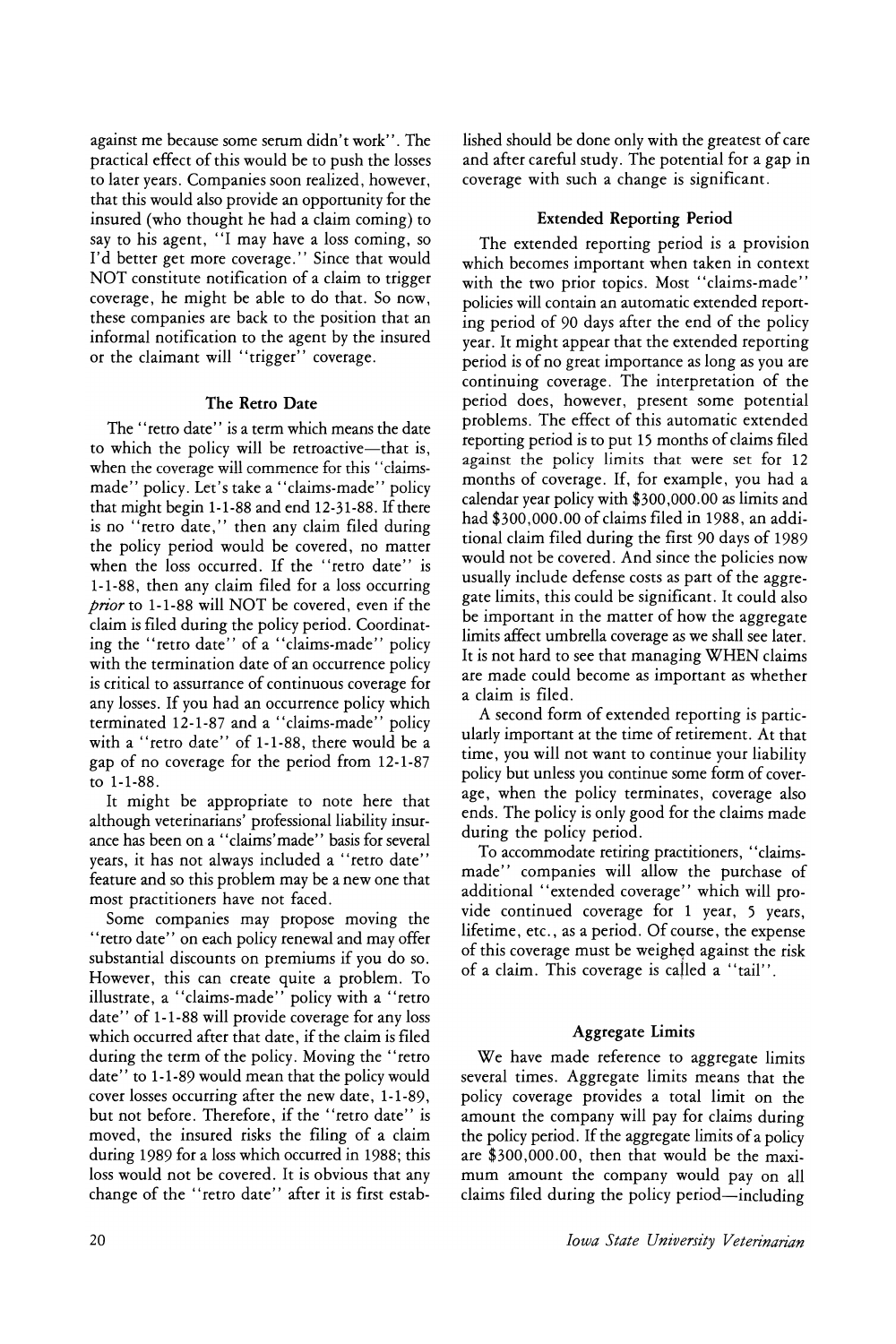the extended reporting period. Also, it would probably include any costs of defense paid on your behalf, regardless of whether the claim was valid.

Two things, the extended reporting period and the inclusion of the defense costs in the aggregate limits, will affect any decision regarding the aggregate limits of coverage you might select. If your practice is one where the claims could amount to substantial dollars and/ or there could be a significant risk of several claims, an increase in the aggregate limits might be warranted.

One further factor, the integration of the limits of your CGL policy with those of the umbrella liability policy you might select, is important. "Umbrella" liability is the coverage which is the excess over the underlying coverage. "Underlying coverage" is that coverage which is provided by your basic CGL policy. Umbrella companies are now moving to higher and higher limits required for the underlying coverage. Most are now requiring a minimum of  $$500,000.00$  of underlying coverage.

A potential problem which has not been addressed, is whether the existence of a claim on underlying coverage, which would reduce the remaining underlying aggregate below the minimum required by the umbrella carrier, would create a gap in coverage. For instance, if you maintained a \$500,000.00 underlying CGL and \$1,000.000.00 of umbrella coverage and had a loss of \$100,000.00 in February (assume a calendar year policy) and a second loss of \$600,000.00 in November, would the umbrella carrier pay \$200,000.00, \$100,000.00, or nothing? The umbrella carrier might take any one of the following three positions:

1. Since you did not have underlying coverage of \$500,000 at the *time* of the loss they would be expected to cover, the company would not be required to provide *any* coverage at all.

2. The comapny is only required to provide coverage in excess of the required underlying coverage (\$500,000.00) and so would only pay \$100,000.00.

3. If you have the required underlying coverage at the beginning of the year, the fact that it has been used, partially or in full, will not diminish the umbrella carrier's responsibility to pay the excess. Obviously, you will want the 3rd option as your result.

Two possible solutions exist for this dilemma. One is to obtain an agreement in writing from your umbrella carrier that will accept the \$500,000.00 of underlying coverage at the beginning of the policy as sufficient to satisfy its requirements regardless of the amount of coverage at the time of the claim. The second is to obtain agreement with your CGL carrier that, for an additional premium, you could "buy" additional coverage to build the unused coverage back to the umbrella requirements. This area is one that is a great unknown at this point.

These significant changes in the CGL insurance for veterinarians by some companies certainly suggest that, from this point on, a matter of prime concern in obtaining your insurance coverage must be the capability of the agent with whom you deal. The amounts and types of coverage and the stability of the company-both in the market and financially-are also matters which a good agent will assure to you. And, although the price of the coverage is of concern and it must be competitive, certainly that is less of a consideration than the other factors discussed in the article.

In summary, our recommendations for your management of insurance risks as they relate to changes by some companies are as follows:

- 1. Be sure you discuss with your agent the type of policy your company is providing. If you prefer "occurrence" over the "claims-made" form, see if your agent can offer that type. If not, you will need to understand the consequences of your form of the CGL policy.
- 2. Retro date-select the retro date that will provide coverage from the moment of termination of the prior "occurrence" policy and NEVER CHANGE IT!!
- 3. Make sure that the amount of insurance coverage is sufficient to cover claims made during the extended reporting period.
- 4. Purchase a 1 to 5 year extended reporting coverage "tail" upon retirement.
- 5. When possible, select a coverage trigger that will accept the most informal of notice as the claim.